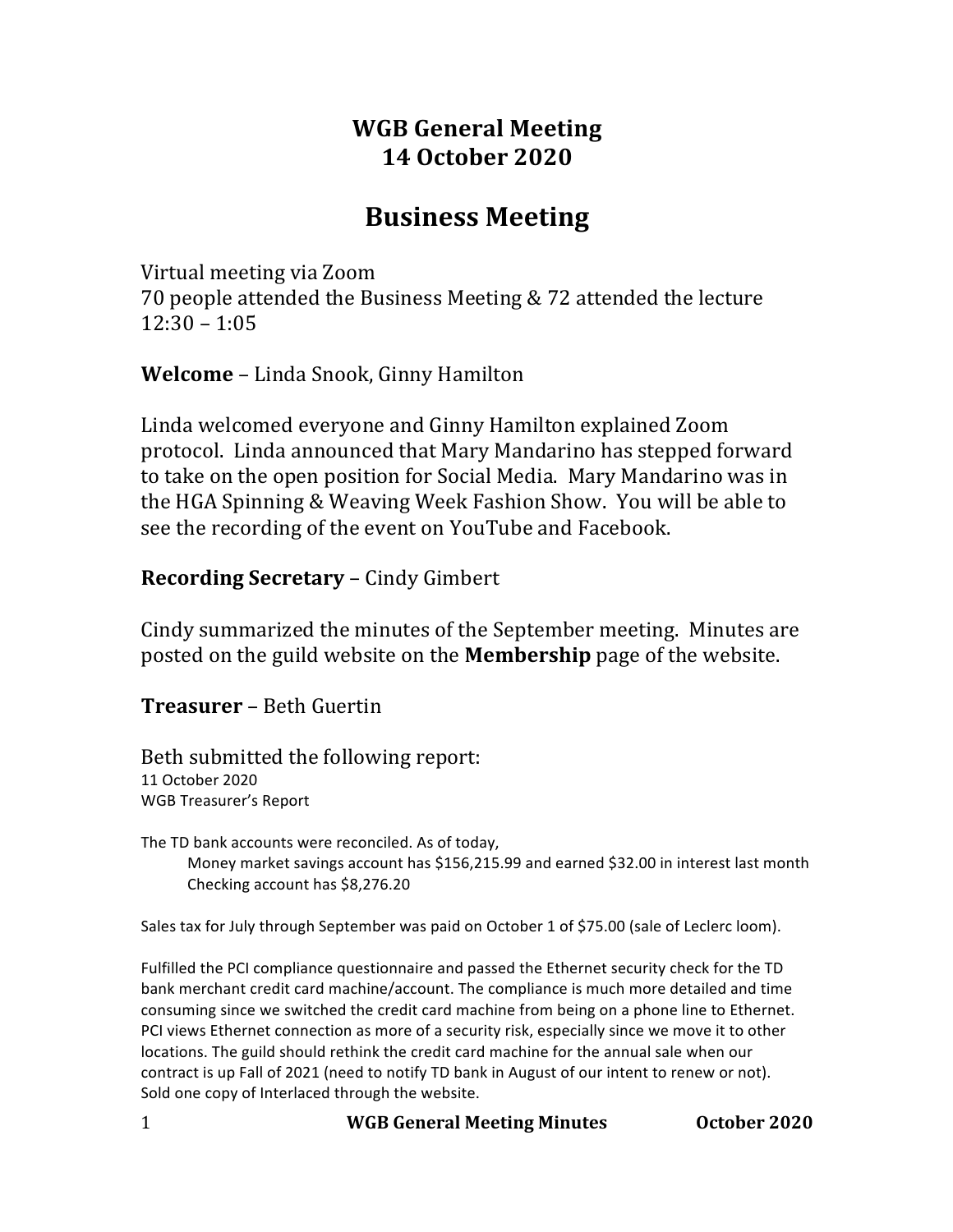## **Nominating Committee** - Susan Pippin

Susan Pippin introduced the other nominating committee members: Susan Broadmeadow and Manon Pelletier. In upcoming meetings, there will be information on board positions opening in May but two critical current openings need to be filled now: Public Relations Chair (contacting newspapers  $& TV$ ) & Education Assistant Chair. If you are interested and have questions, please get in touch with an Education Committee Member to chat. They can answer questions and get you in touch with the people in the positions now to learn more about the duties. 

Ginny Hamilton and Pat Vinter have done an incredible job setting up workshops and switching over to virtual sessions. It has been a huge amount of work. They have served on the committee for a lot longer than their initial term. It is essential to find someone to step into the Education Assistant Chair position in January 2021 to work with them. Ginny & Pat have agreed to stay on to serve as co-chairs next year (2021-2022) and continue to train the Assistant Chair. The following year (2022- 2023), the Assistant Chair would then step up into the Education Chair position. Anyone interested in the position should contact either the nominating committee members (Susan P., Susan B., or Manon) or Ginny or Pat directly. Any one of them would be happy to talk with you!

## **Membership** – Susan Targove, Frann Bennett

There are three new members since the September meeting, one each from Massachusetts, Maine and New Hampshire. Active membership is 227. 

## **Afternoon Speakers –** Eileen Crawford, Associate Dean

Guild meetings will continue online in the current Zoom format with virtual afternoon speakers through spring. The schedule will be posted on the website as soon as it is available. Eileen reports that the online programming has been well received, including by people who cannot travel to in person meetings.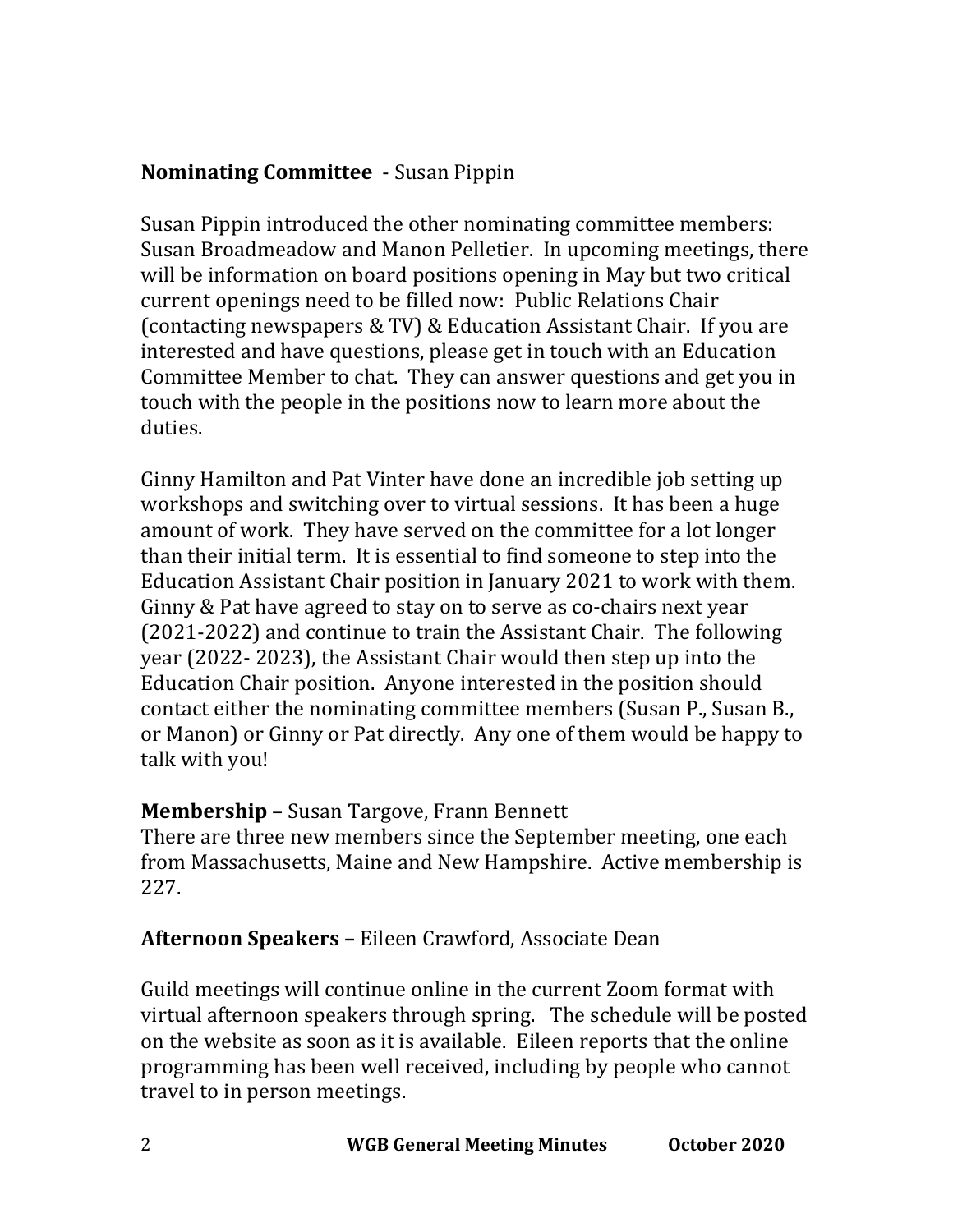At the next guild meeting on November 11, the guild is happy to welcome Robin Spady as our afternoon speaker to talk about *Couture Passementerie through the Eyes of a Fiber Artist.* You need to sign up for the lecture on the guild website. 

https://www.weaversguildofboston.org/event-registration

Robyn defines *passementerie* on her website:

It's a French term without an English equivalent. Passementerie encompasses a multitude of techniques used to create embellishments. It includes the creation of buttons, cording, trim, garment closures, braiding, tassels, and much more. https://www.spadystudios.com/programs-seminars

Eileen suggests you look through your house and closets at the trims, the small details that can make a textile special.

### **Morning Workshops** – Ginny Hamilton/Pat Vinter

Pat reported that the education committee is made up of Ginny and Pat and the Assistant Dean, Eileen Crawford, and the Webmaster, Helen Sandoz. Ginny and Pat have met regularly throughout the summer and fall to make online programming the best experience possible. They are happy with the initial success. They now have a lot of knowledge and want to be able to impart it. If meetings are in person next year, many workshops that were scheduled for this year but canceled due to COVID will be rescheduled for next year, so much of next year's work is done. The team needs a new person to learn the process. In 2021-22, Pat will be in her third year on the committee and Ginny will be in her fourth year. Starting in January 2021, Ginny and Pat will work with the new Assistant Chair so the new person can learn how to get workshops started, do contracting, and use Zoom in case we continue to do even a portion of our programming online.

Ginny stressed that for workshops to continue the year after next the committee needs a volunteer to step up now. She emphasized it's a lot of fun, you meet a lot of people you wouldn't ordinarily meet, and she and Pat have figured out the technology and can help a volunteer figure

3 **WGB General Meeting Minutes October 2020**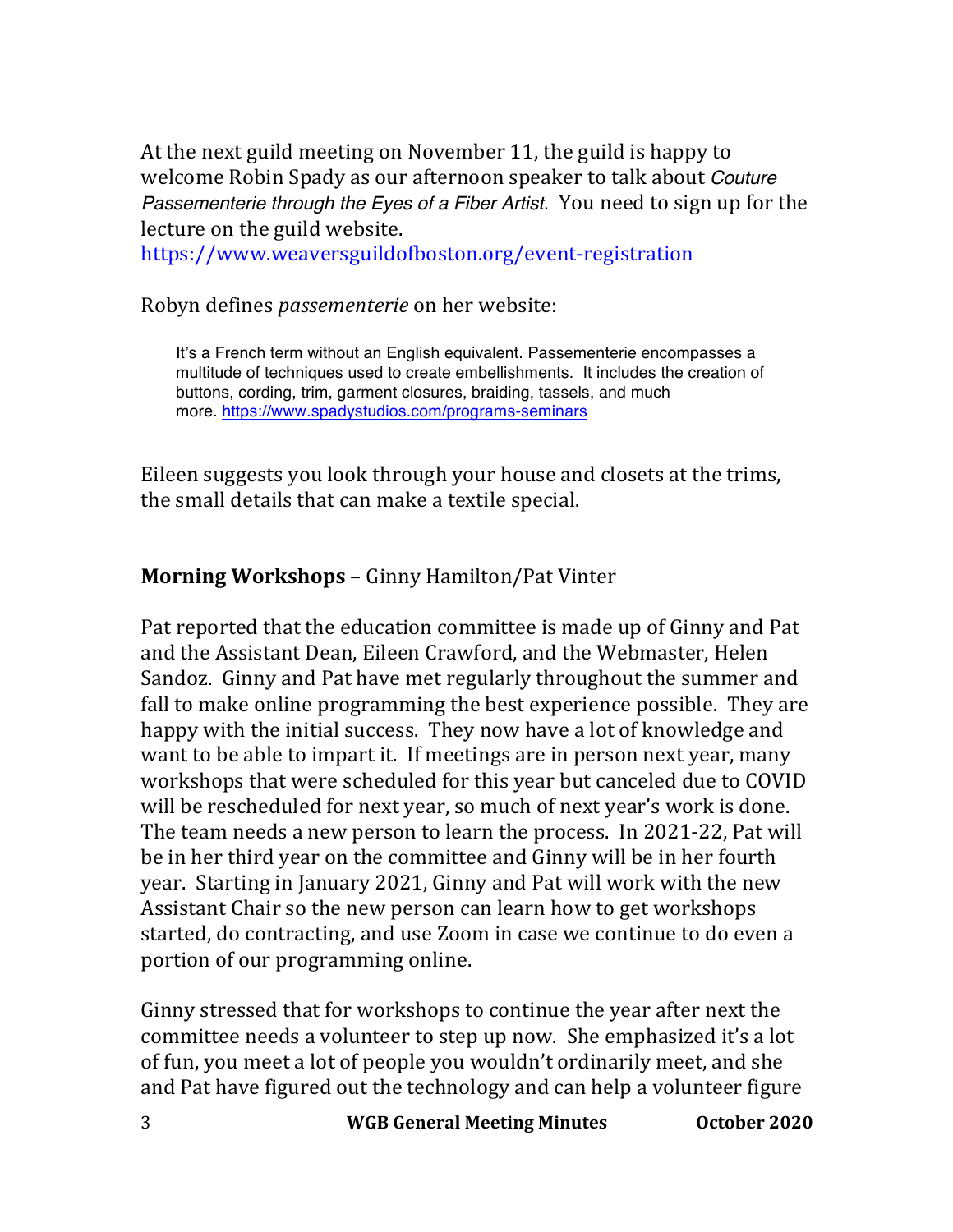it out. So don't be afraid of the technology. The guild needs you! If you enjoy going to workshops, it isn't that difficult to move into being one of the chairs. People offer lots of suggestions and you get a lot of help. If you are interested please contact Ginny or Pat or one of the nominating committee members. Even if you are not sure and just want a bit of information, do get in touch.

## **100th Anniversary and Guild Challenge** – Beth Guertin

The Guild Challenge is weaving scarves for the Charles River Museum Cascading Waterfall of Scarves Exhibit for the guild's 100<sup>th</sup> Anniversary Celebration. At the October guild meeting, the committee held a Weavers Helping Weavers session for the challenge. A video is found here:

https://www.weaversguildofboston.org/whw-ii

This year's challenge is *Getting Back to Our Roots*. It looks at patterns from 1922 to 1939, patterns that the weavers who started the guild may have been weaving. All the details are on the website under Membership and then under Guild Programs.

https://www.weaversguildofboston.org/members-programs There's a list of recommended resources. The scarf should be 10 inches wide by 80 inches long with 6 inches of twisted fringe at each end. There are also weaving record forms to be filled out. Besides weaving the scarf, you should weave a 12 inch finished sample. A part of the sample will go into a book that will be in our guild library. The rest of the sample will be used to make the party favors for our  $100^{\text{th}}$ Anniversary Luncheon Gala in Oct 2022. The scarves are due May 2021 (or September 2021 at the latest). The committee will then create a book for the library and a book to go along with the Charles River Museum exhibit. Each person who weaves a scarf will receive a copy of the book. If you have any questions, contact Beth Guertin or Adele Harvey.

The second exhibit for the  $100<sup>th</sup>$  Anniversary Celebration will be at the Fuller Craft Museum. It will be a juried show. All WGB members who were members as of September 1, 2020 can submit. (The new September 2020 deadline was extended due to COVID from the original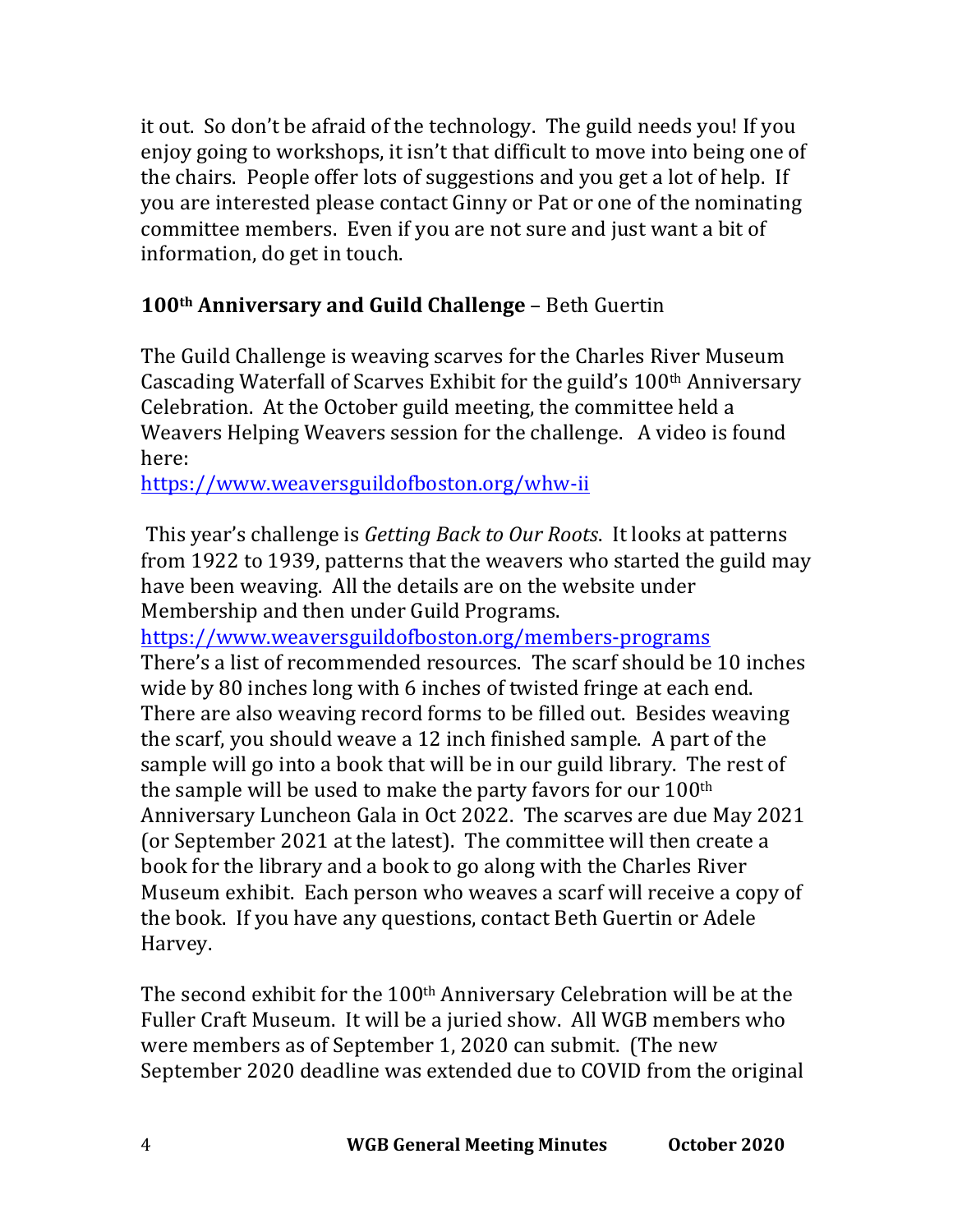May deadline in the Call for Artists.) The Call for Artists is posted on the WGB website under the 100<sup>th</sup> Anniversary tab. https://www.weaversguildofboston.org/100th-anniversary

To help weavers who are weaving for the exhibits, the committee is running monthly Zoom coaching sessions. Thanks to Julia Flanders and Laurie Steger. Coaching sessions are either Tuesday morning at 10 am or Wednesday evening at 7 pm. The sessions go over how to weave for Fuller, techniques, and an exchange of ideas, mutual support and inspiration between participants. Contact Beth if you'd like to participate in the coaching sessions. Contact Julia or Laurie if you have any questions. Beth looks forward to receiving many scarves and wishes everyone happy weaving.

Lastly, if you've not completed your music scarf from last year, there is still time. The committee would like the scarves by December 31, 2020, but the deadline can be extended. Beth is moving, so if you are mailing the scarf to Beth, please mail it so the package arrives before mid-November. Otherwise, please hold off mailing until you find out Beth's new address. 

## **COVID Closet Clean-up Collaboration (CCCC)** – Laurie Steger

Laurie reported that there was a Weavers Helping Weavers session on the project in the morning session of the October guild meeting. Video: https://www.weaversguildofboston.org/whw-i

The CCCC is designed to encourage participation of the full membership. The project will create a community quilt made of pieces based on your feelings about being at home during the pandemic. Each of the squares will be made of handwoven swatches, scraps and samples. Instructions are on the website:

https://www.weaversguildofboston.org/100th-anniversary

5 **WGB General Meeting Minutes October 2020** You can also email Laurie at lauriesteger11@gmail.com for instructions on how to make the quilt squares from a pattern. The squares should measure between 8 and 9 inches to allow for seam allowances and can be made from a pattern or from your imagination. The group hopes to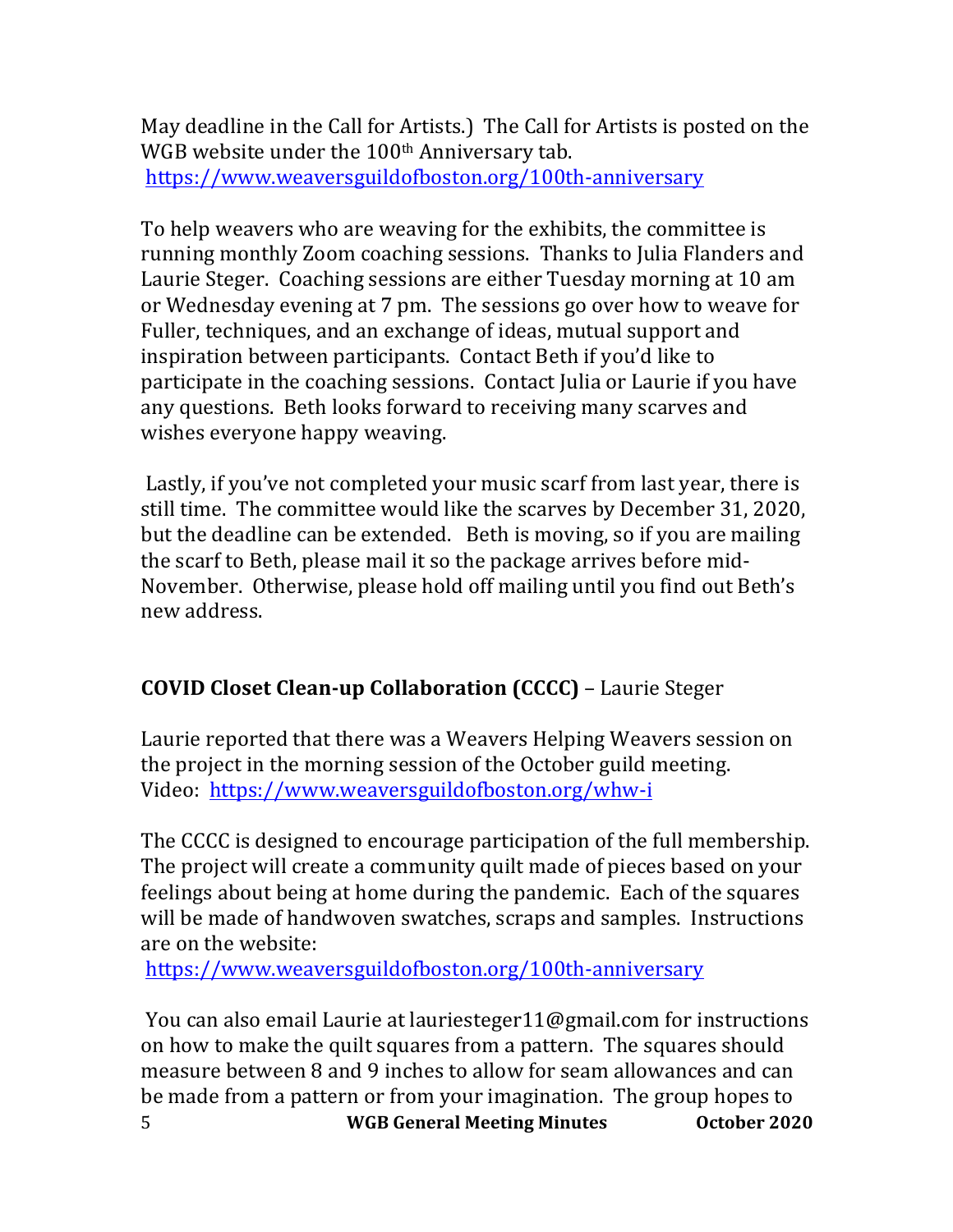have enough squares to make a finished quilt 60 inches by 60 inches that will be submitted to the Fuller Craft Museum for review. If it is not juried into the Fuller Exhibit, it will probably be shown at the Charles River Museum. A lot of people have already sent samples, swatches and squares. The quilt will be very sweet and will be a nice way to be part of the  $100<sup>th</sup>$  and enjoy the celebration.

## **WGB Blog Committee** – Sara White, Carol McClennen

Sara thanked Mary Mandarino for joining their social media efforts! Carol and Sara are very pleased to be joined by such a wonderful resource as Mary.

The Blog committee is considering creating a **Multiregion Membership Project** to reach out to those coming from regions outside of driving distance to the guild and to include those who are not driving. This would allow different regions to interact with each other and with the local guild through Zoom meetings. The goals are to build a stronger community and greater guild satisfaction regarding connectedness. The committee is sending out a Google survey to membership to determine interest in participation. The deadline for responding is November 1. The committee will analyze the data and report to everyone.

Also, the committee will send out their first **monthly blog update** in November to those signed up for the blog. If you are interested in receiving the blog update letting you know the latest posts and news, you can subscribe on the guild website at:

https://www.weaversguildofboston.org/wgb-blog

The committee is always interested in having people share and post their ideas. Instructions are available on the blog.

Carol added that it would be amazing to connect with people from all over the nation in our guild through the Multiregion Membership Project. In addition to increasing connections with members far and wide, the project may help to increase the guild audience and perhaps foster online sales should the guild pursue that direction.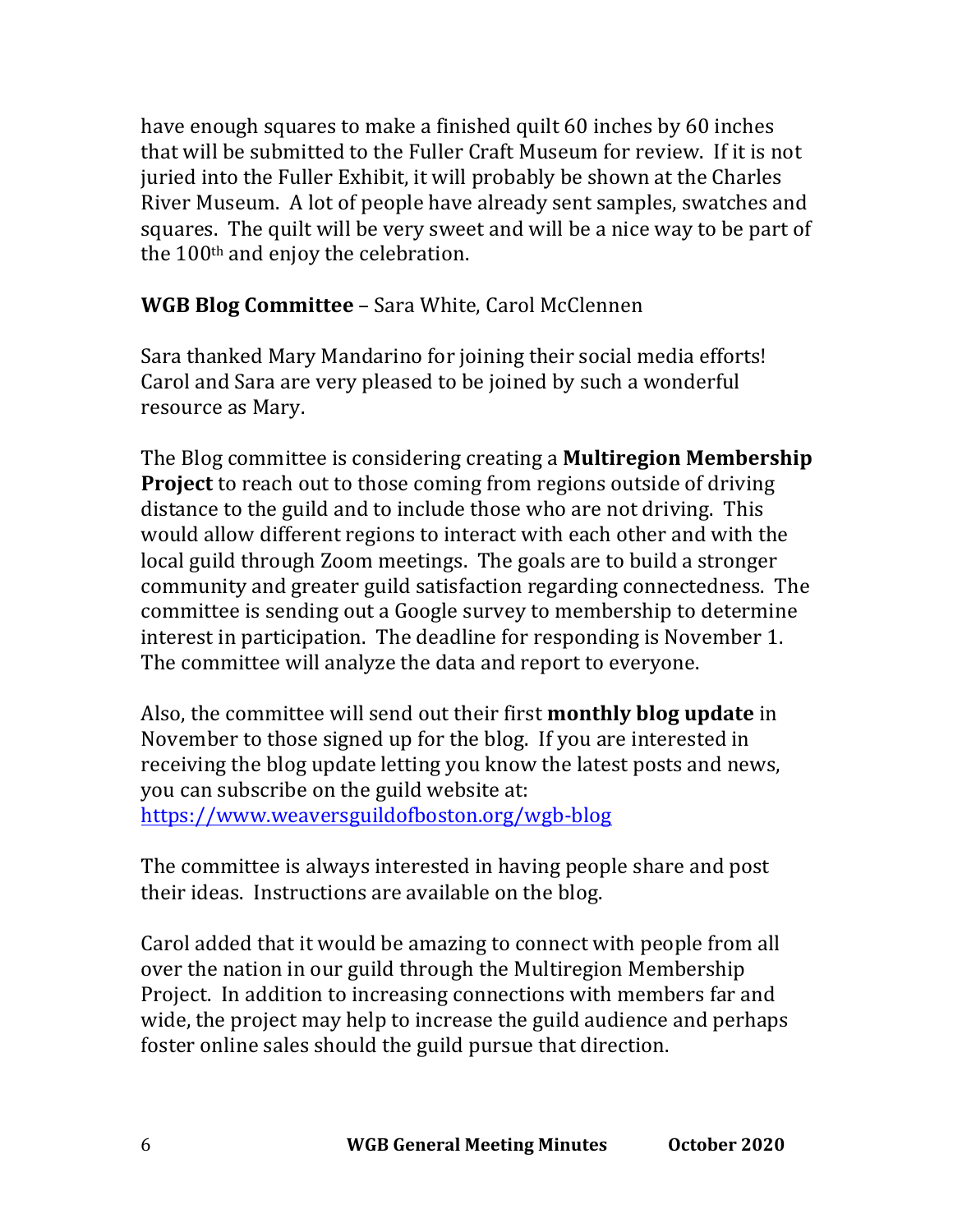## Library – Joanne Germaine

Joanne is the librarian and Nancy Flood is her assistant. Joanne was given permission to go into the church building to access the library and hopes to be there within the next few weeks. Joanne thanked members for returning library books to her and hopes to bring the books back into the library to protect them. During this time when the library is closed due to COVID, you may contact Joanne to request a book and to determine a pick-up time.

This period is also a chance for the library to explore the future of technology in the library. Nancy has started digitizing some of the guild manuscripts. Joanne hopes we can acquire more e-books allowing those members who can't get to a meeting to have access to weaving information. Joanne is looking into putting the library catalog online through Library Thing.

The library is not purchasing new books at this time but donations are welcome! Joanne put a wish list for books for the library on the website: https://www.weaversguildofboston.org/library-1

You may purchase books from the wish list and send them to Joanne, who will put them in the guild library collection.

The guild received a donation from Barbara Elkins, a lovely book from the Northampton, MA tapestry artist, Micala Sidore, *The Art is the Cloth: How to Look at and Understand Tapestries.* It's a gorgeous book with a fresh perspective on how to look at tapestries. Thank you so much to Barbara Elkins for the book donation.

## **Bulletin**-Diane Chaisson

The deadline is November 1. Expected submissions include presentations by the rating award winners. Thanks to Ruth Buchman for putting some of that information together. There will also be submissions on the spring education workshops and lectures in the bulletin. Please let Diane know what to expect that you will be submitting as soon as you know.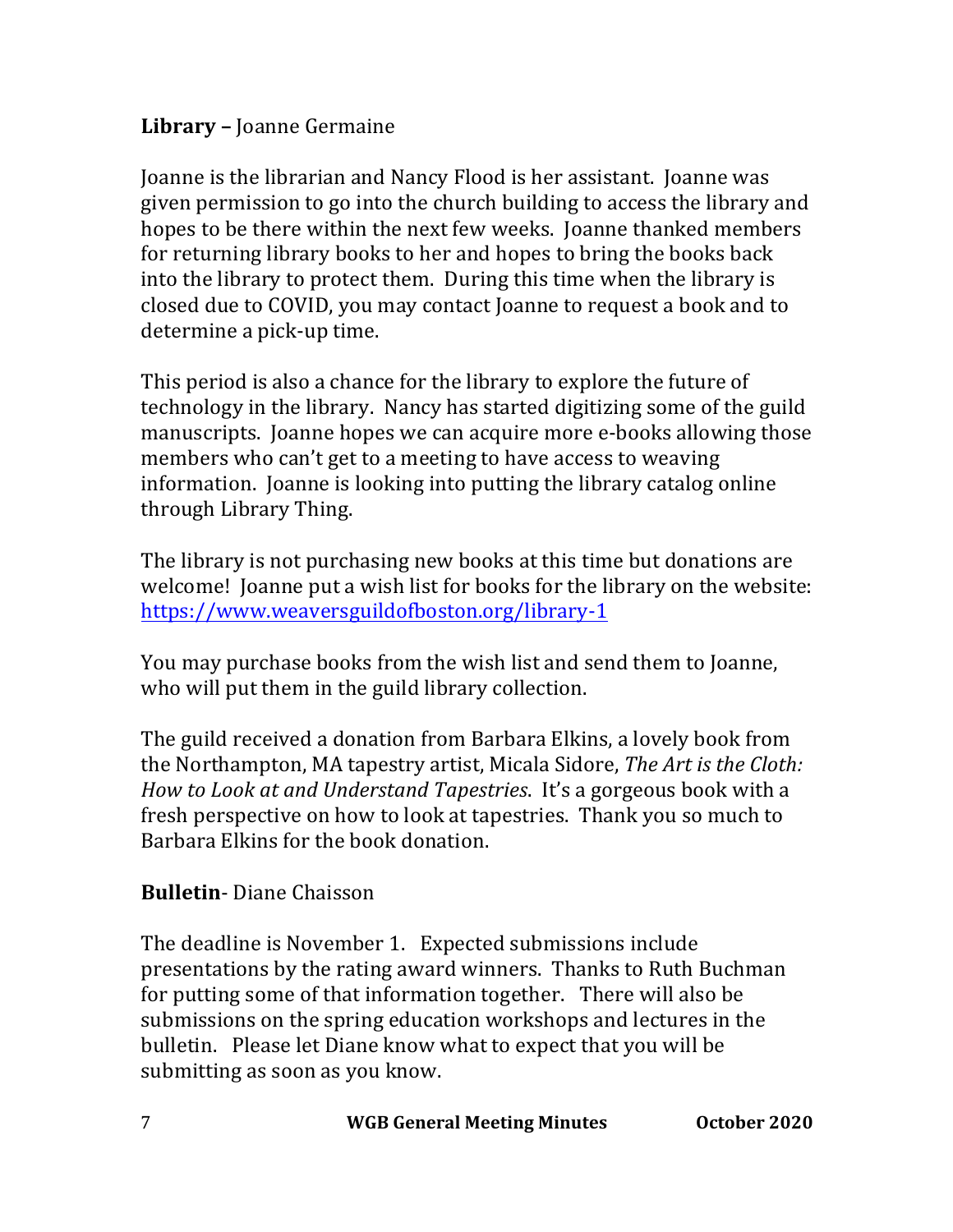## **Ratings** - Ruth Buchman

Ruth reported that the WGB members who received ratings this year are Eileen Crawford and Penny Lacroix for Apprentice and Shannon Mathers for new Master Weaver. You can expect to see photos of all of these people's work in the next bulletin and everyone should take a look! There's some great weaving there.

Think about whether you want to do ratings. Ratings are a way to expand your knowledge and a way to structure your time and give yourself a goal. Ratings this year are due in February, not March. If you have ratings to submit, get in touch with Ruth to work out the logistics. There are a few small changes in the requirements since last year. Make sure you are using the most recent version of the requirements which is on the website. Email Ruth at ruthbuchman@gmail.com if you'd like her to highlight the specifics or if you have any questions.

### **NEWS Representative-** Diana Vaughn

The Trustees of the New England Weavers Seminar met early in October to talk about the biannual summer meeting. Earlier in the fall a survey was sent out to past attendees asking their opinions on holding in person meetings in the summer. Overwhelmingly, people reported they would not be ready for in person meetings next summer. There will **not be an in person NEWS conference in July of 2021**, but virtual activities and seminars probably will be held around the weekend of July 17. The committees are considering having two half-day nonconcurrent sessions. Other aspects under consideration are how to hold a virtual fashion and gallery show and how to do virtual guild exhibition tables. Diana mentioned that Ro is also working with the Trustees. There is another meeting of the Trustees in early November to continue discussing these issues.

**The next Guild General Meeting and Lecture is on Wednesday, November** 11, 2020. Be sure to sign up on the website for the Zoom link.

*Adjourned at 1:06 PM*